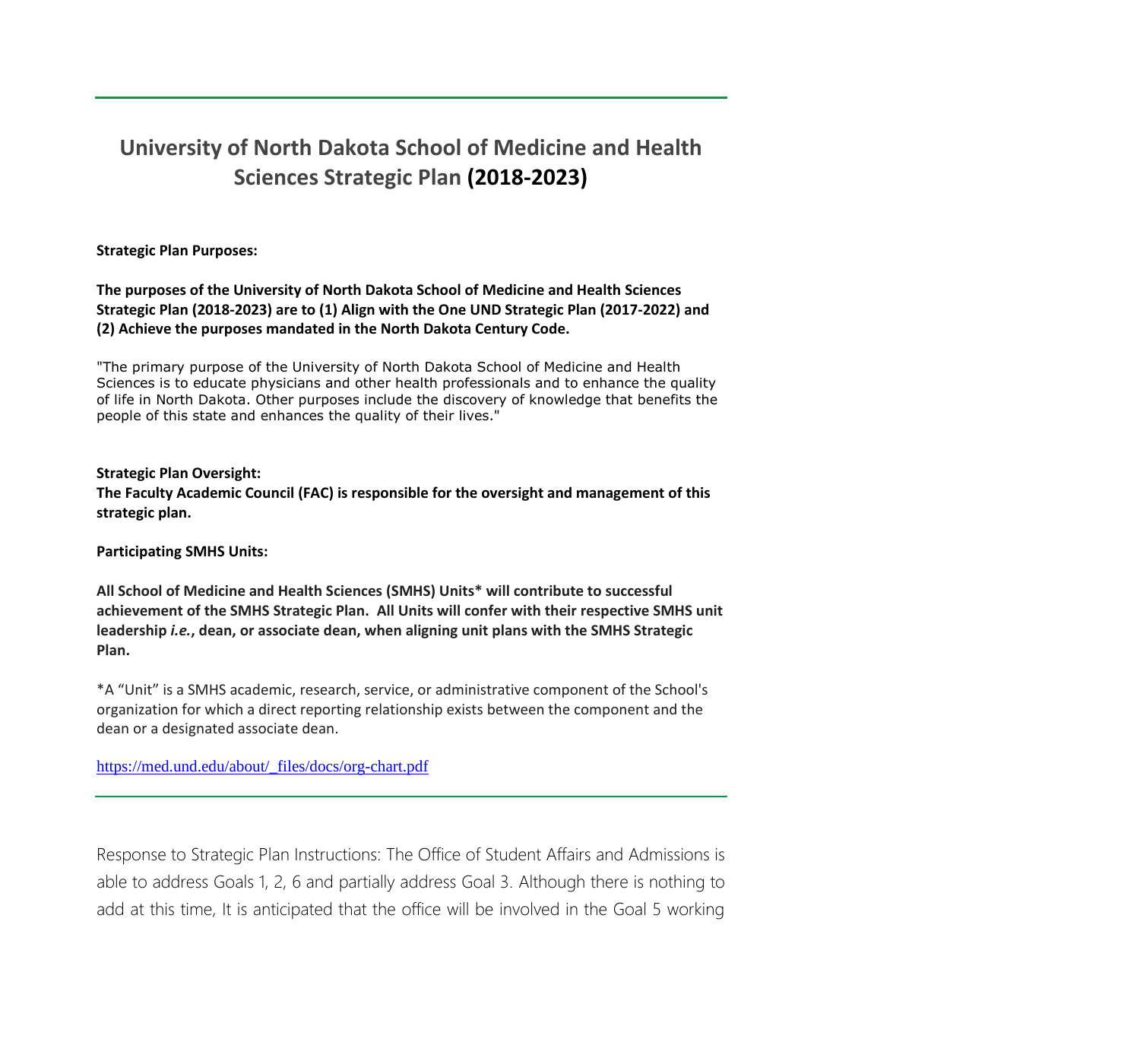group. Goals 4, 7 and 8 are not applicable to the work of the Office of Student Affairs and Admissions.

## **LEARNING**

## **One UND Strategic Plan Goal 1: Provide a strong undergraduate liberal arts foundation**

Although One UND Strategic Plan Goal 1 specifically addresses undergraduate education, the School of Medicine and Health Sciences is largely a graduate institution. Skills gained from a well-rounded undergraduate liberal arts education, as encapsulated in UND's defined "Essential Studies" ([http://www1.und.edu/academics/essential-studies/\)](http://www1.und.edu/academics/essential-studies/) are beneficial for graduate and professional students as well.

**UND SMHS Strategic Plan Goal 1: SMHS Units that offer educational programs will expand their curricula to include learning outcomes that align with UND's Essential Studies goals.** Critical Inquiry and Analysis Quantitative Reasoning Written Communication Oral Communication *Information Literacy* Intercultural Knowledge and Skills

**UND SMHS Strategic Plan Goal 1: processes, responsibilities, outcome measures, and timelines:**

- Year 1: Units will select at least one UND Essential Studies goal to assess in their educational program with the intent of program improvement and a method for assessing learning outcomes will be defined.
- Year 2: Assessment data will be collected.
- Year 3: Assessment data will be analyzed and reported. Curriculum improvements will be designed, if necessary, on the basis of assessment results.
- Year 4: Curriculum improvements will be implemented and assessed.
- Year 5: Assessment results based on curricular improvements will be analyzed and reported to the FAC and the Dean.

Response of Office of Student Affairs and Admissions to Goal 1: The Office of Student Affairs and Admissions will develop a literacy program for medical students in the areas of career development and finances. Up to this point the difficulty has been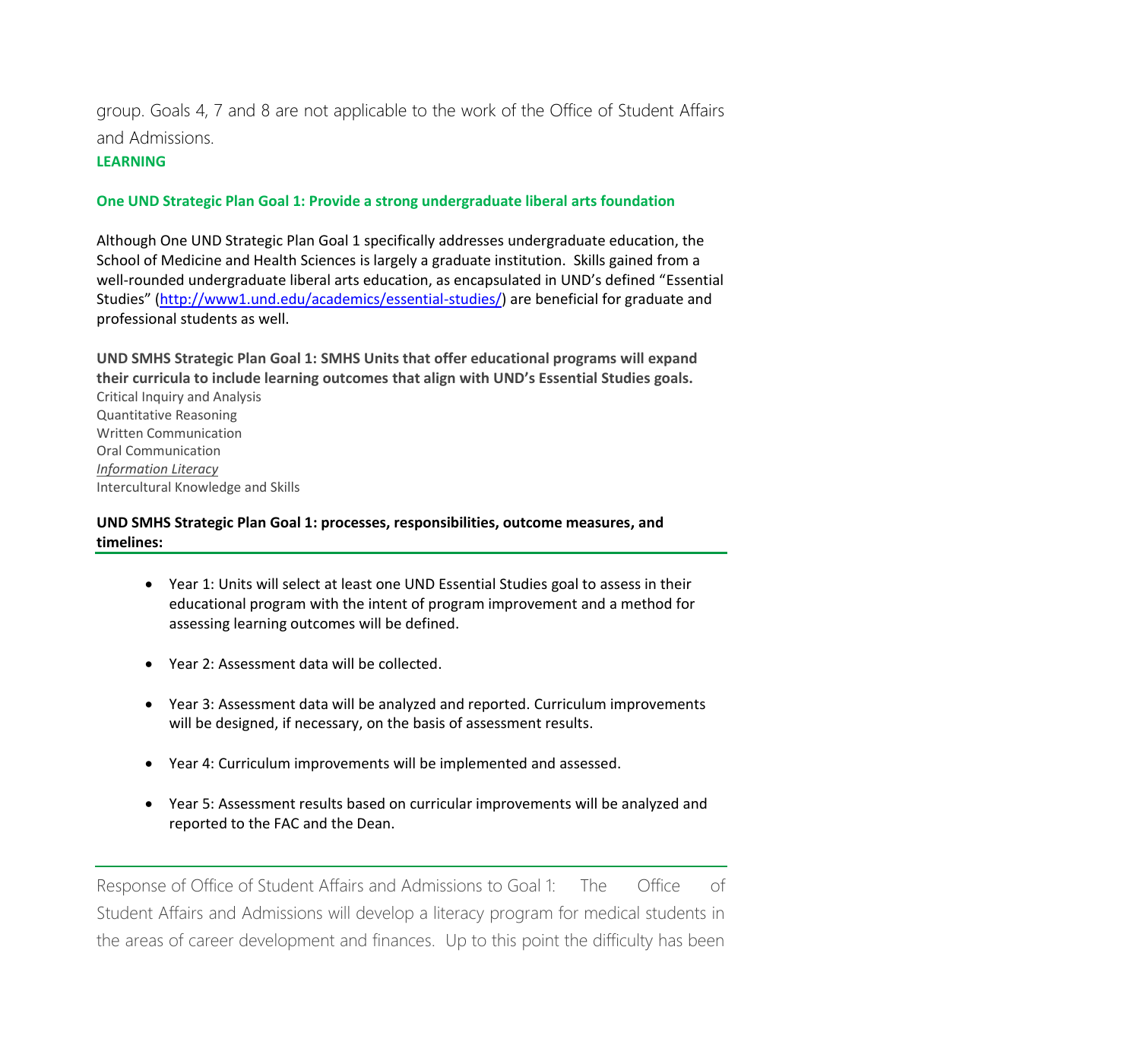finding a time in the curriculum to offer these important but often neglected aspects of student development. Permission has been obtained from the health sciences program faculty and Educational Resources to utilize Tuesday noon sessions in weeks 1-6 of each block for these sessions. As the new curriculum is developed the subject matter will be integrated into the required curriculum, however by developing the program competencies and objectives and piloting some of the activities in the 2019-2020 academic year potentially valuable information will be obtained for use in future program components. For the remainder of this academic year, information from the ACHIEVE faculty on how the small group mentoring could be improved and the activities that were helpful for the mentors and mentees. This information will be utilized in development of the Tuesday sessions. The Office of Student Affairs and Admissions is not an educational unit and the proposal is not firmly within the definition of information literacy it is, however an important aspect of the medical student education and an area that is in need of continued development.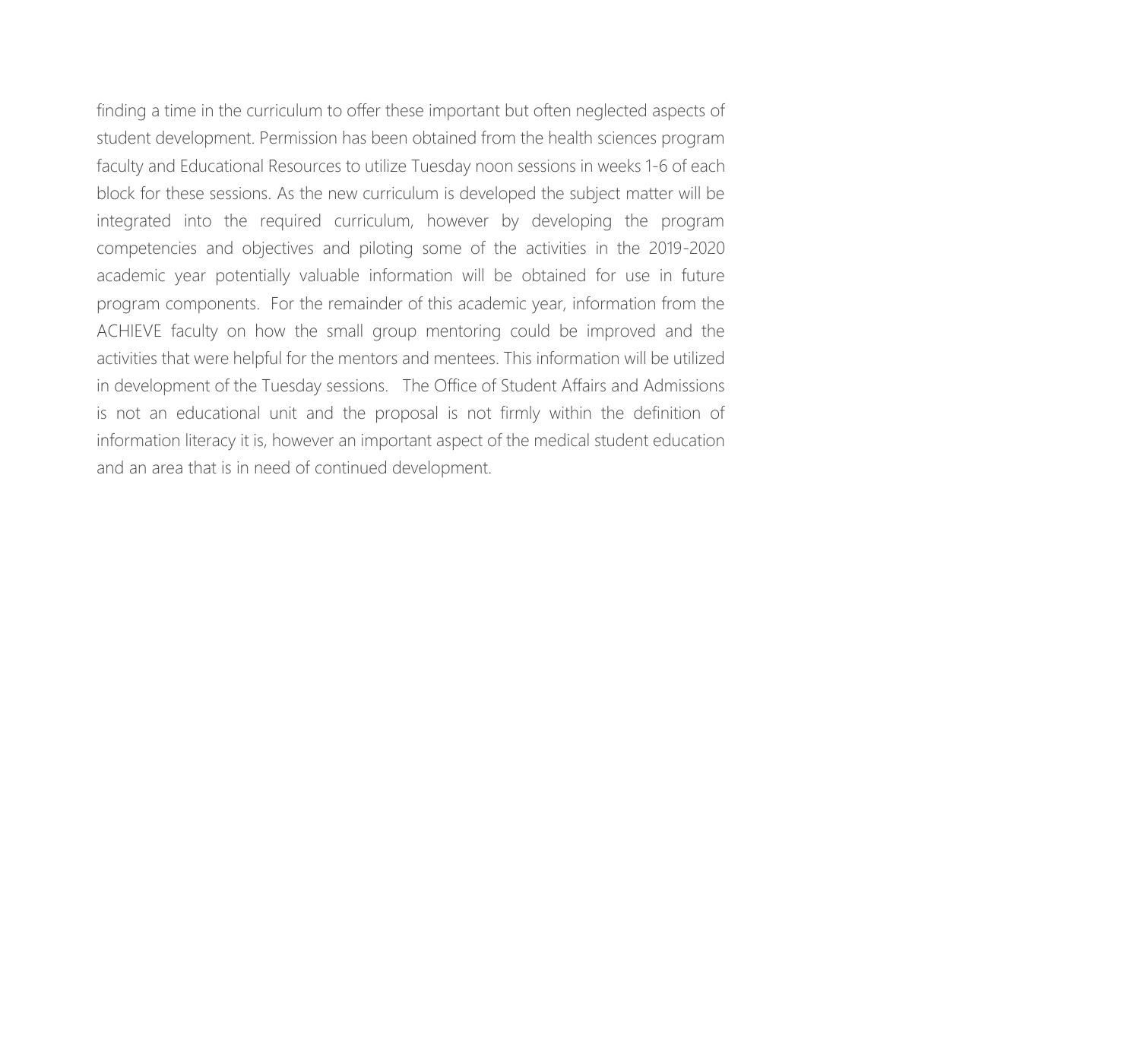### **LEARNING**

**One UND Strategic Plan Goal 2: Increase undergraduate, graduate, and professional graduation rates**

One UND Strategic Plan Goal 2 addresses the importance of improving graduation rates, especially among its undergraduate programs. The programs within the SMHS, however, have very high graduation rates that meet or exceed national benchmarks. Despite these successes, there are opportunities for the SMHS to improve student support to ensure continued high graduation rates.

**UND SMHS Strategic Plan Goal 2: SMHS Units will expand their current systems of student support to ensure continued high graduation rates and improve student satisfaction with the overall quality of their education.**

**UND SMHS Strategic Plan Goal 2 processes, responsibilities, outcome measures, and timelines:**

- Year 1: SMHS Units will identify areas within current systems of student support that may benefit from improvement or enhancement efforts, choose a process to implement intended to improve or enhance student support and identify corresponding desired outcomes to assess.
- Years 2 and 3: Units will implement the processes selected to improve or enhance student support and collect assessment data for the identified desired outcomes.
- Year 4: Units will analyze assessment data and design revised or new processes, if necessary, for improved student support on the basis of assessment results.
- Year 5: Units will implement and assess revised processes and report outcomes to the FAC and the Dean.

Response of Office of Student Affairs and Admissions to Goal 2: An area that is often identified by students, as lacking is the area of mentorship. There was an effort made this year to remedy that shortcoming and it was successful in bringing students and faculty together in an informal setting to identify needs and resources there is significantly more than a program like this could offer through training of faculty mentors, development of curriculum for delivery to students and regular assessment.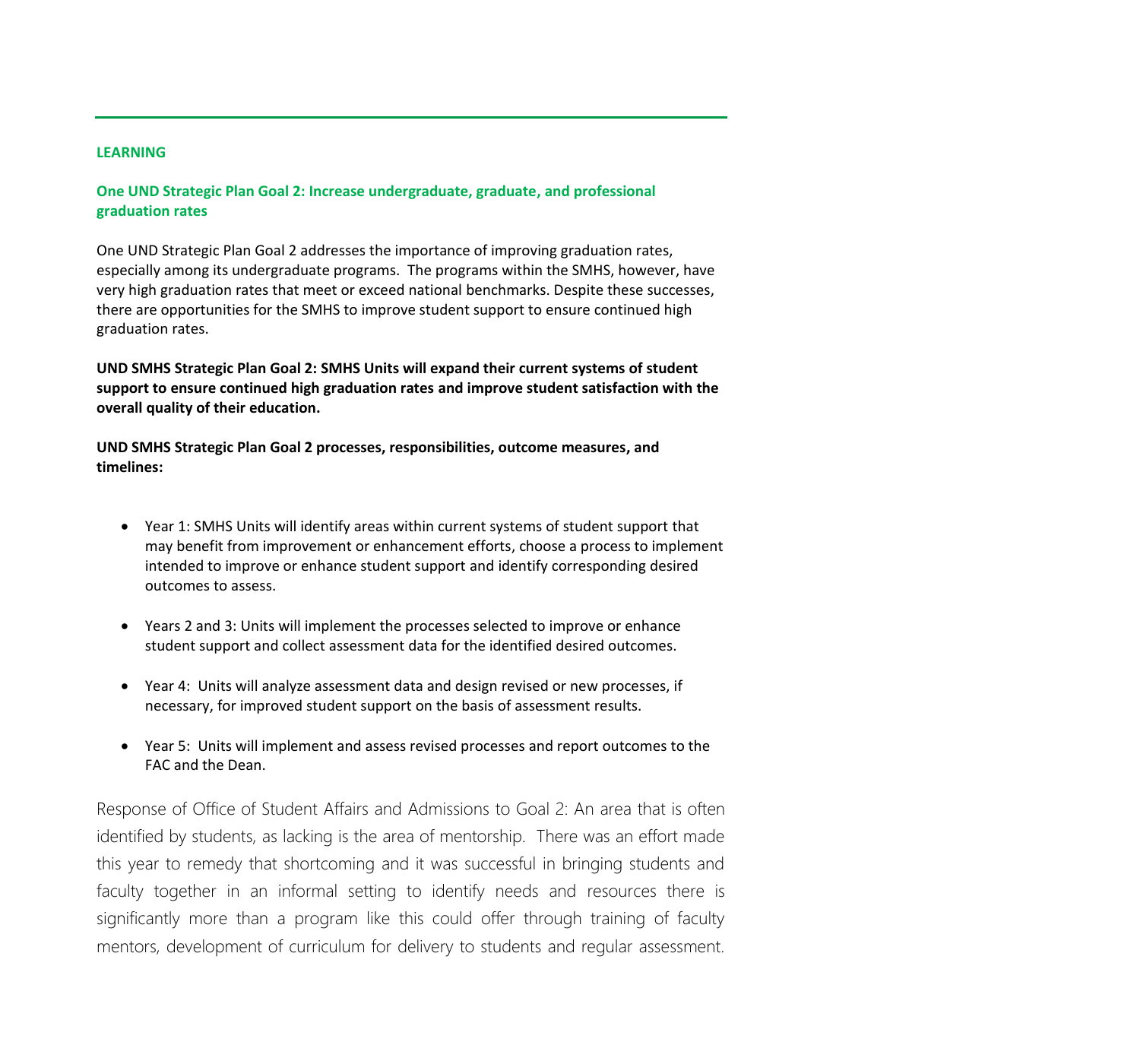Although a program such as this is unlikely to improve that student graduation rates, it most certainly has the potential to increase student satisfaction, understanding of what to expect from UME and GME and the best path for the student to be prepared. It is not possible to implement these improvements in the remainder of the current academic year; it certainly could be implemented in the fall.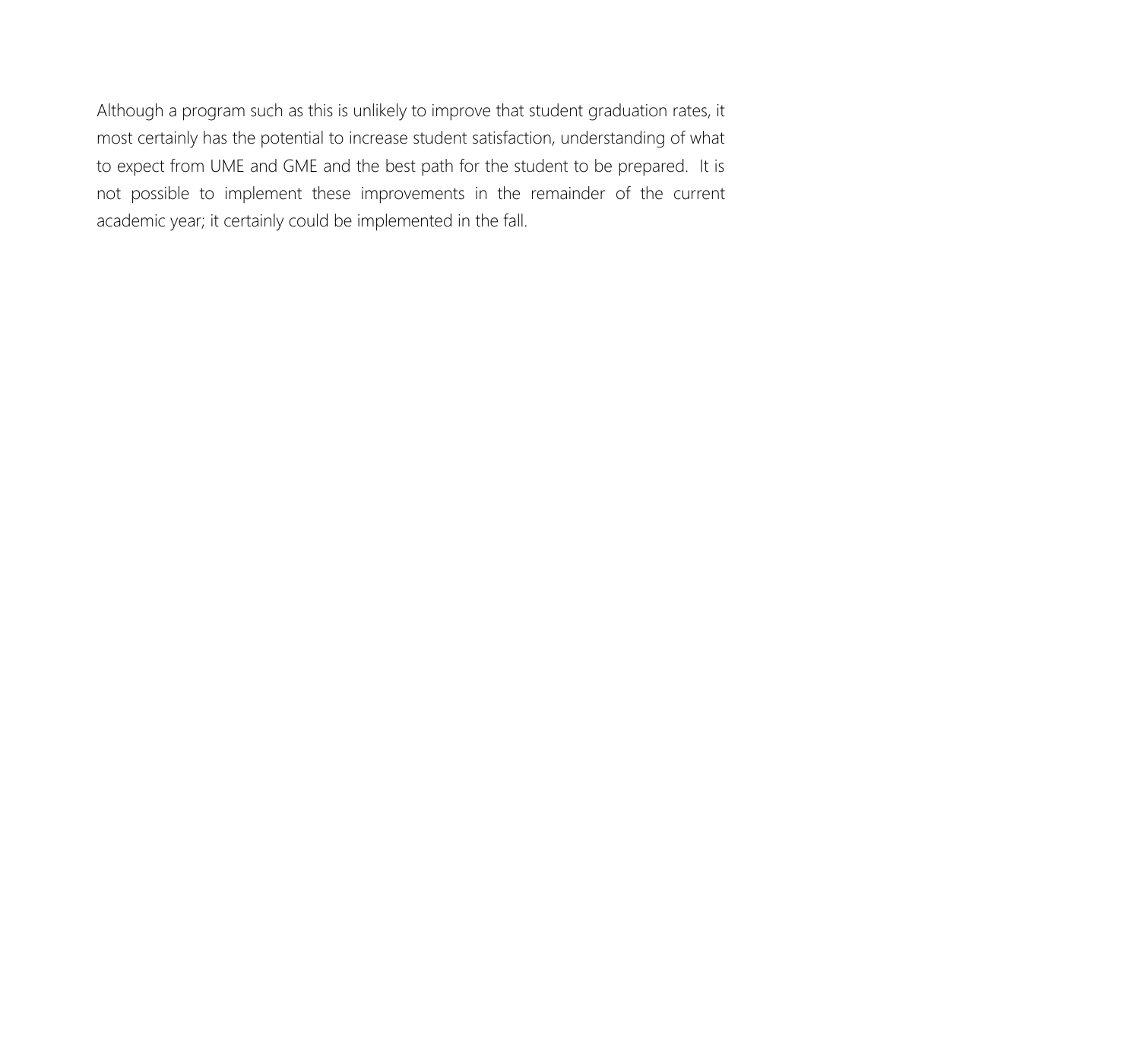### **LEARNING**

**One UND Strategic Plan Goal 3: Deliver more educational opportunity online and on-campus** Goal by 2022 to increase by 10% (increased credit hours), by higher growth in online and graduate programs

Although the SMHS recognizes the significant value of distance delivery, online and simulation learning experiences in many of its programs, the School is, in many instances, limited by the predetermined number of students enrolled in those programs and by curricular requirements that necessitate the physical presence of the student in order to learn specific clinical, professional, and technical skills. Certain programs within the SMHS, however, could be positioned for growth in online educational offerings.

**UND SMHS Strategic Plan Goal 3: The SMHS will identify opportunities to employ state-ofthe-art technologies to enhance education.**

**UND SMHS Strategic Plan Goal 3 processes, responsibilities, outcome measures, and timelines:**

- Year 1: SMHS Units will study ways to enhance educational program delivery by employing state-of-the-art technologies.
- Year 2: Units will select a technology improvement(s) intended to enhance education and a method to assess its effectiveness.
- Year 3: The technology improvement is implemented and assessment data are collected.
- Year 4: Assessment data are analyzed and, if necessary, improvements are made on the basis of assessment results.
- Year 5: Outcomes are reported to the FAC and the Dean.

Response of Office of Student Affairs to Goal 3: Although not directly related to an educational objective the Office of Student Affairs and Admissions continues to work on automating the processes within the office. The admissions process is essentially paperless; the largest part of the registrar process has been made electronic. And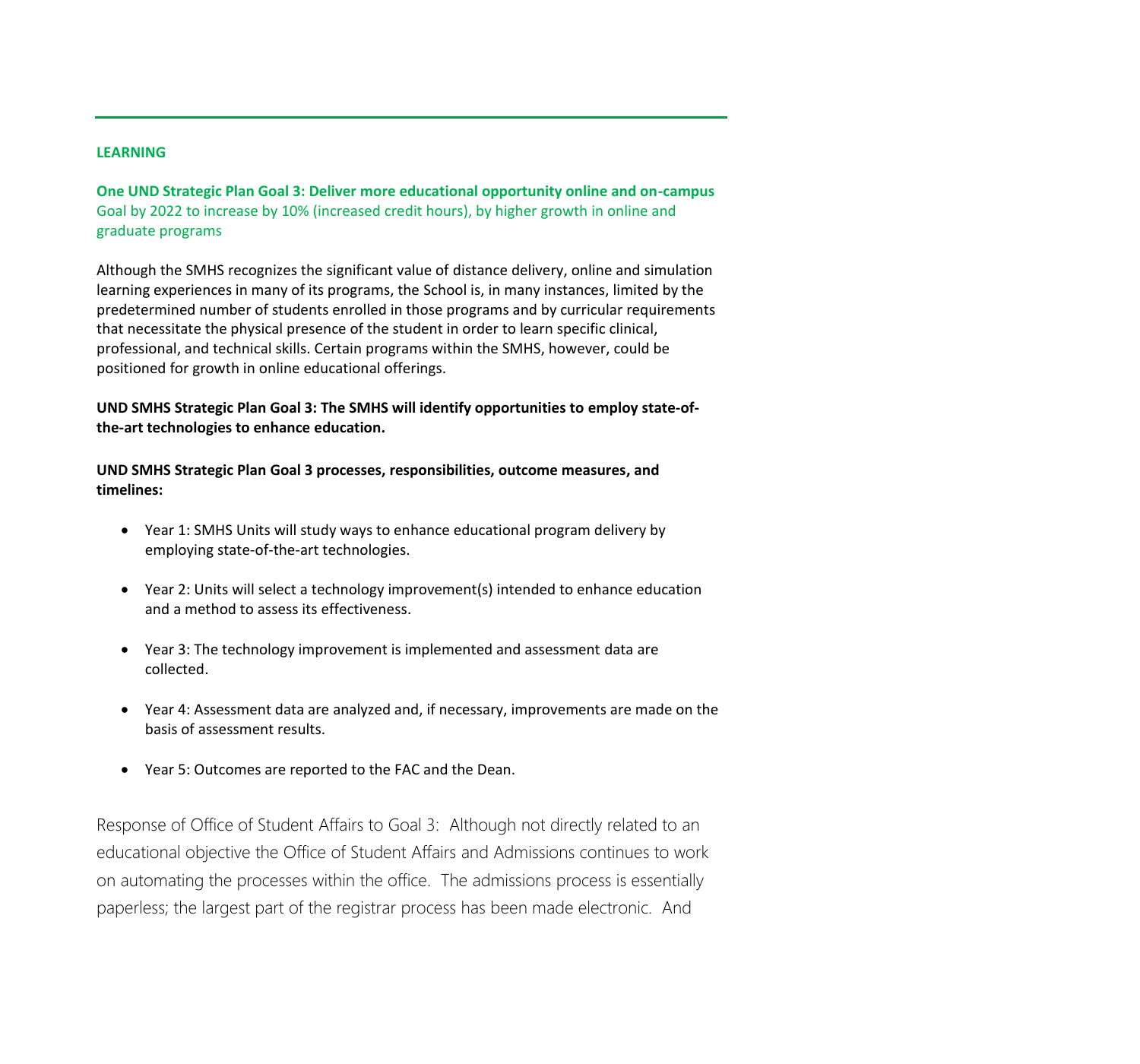recently attention has been given to the matriculation and MSPE processes and make these processes paperless as well.